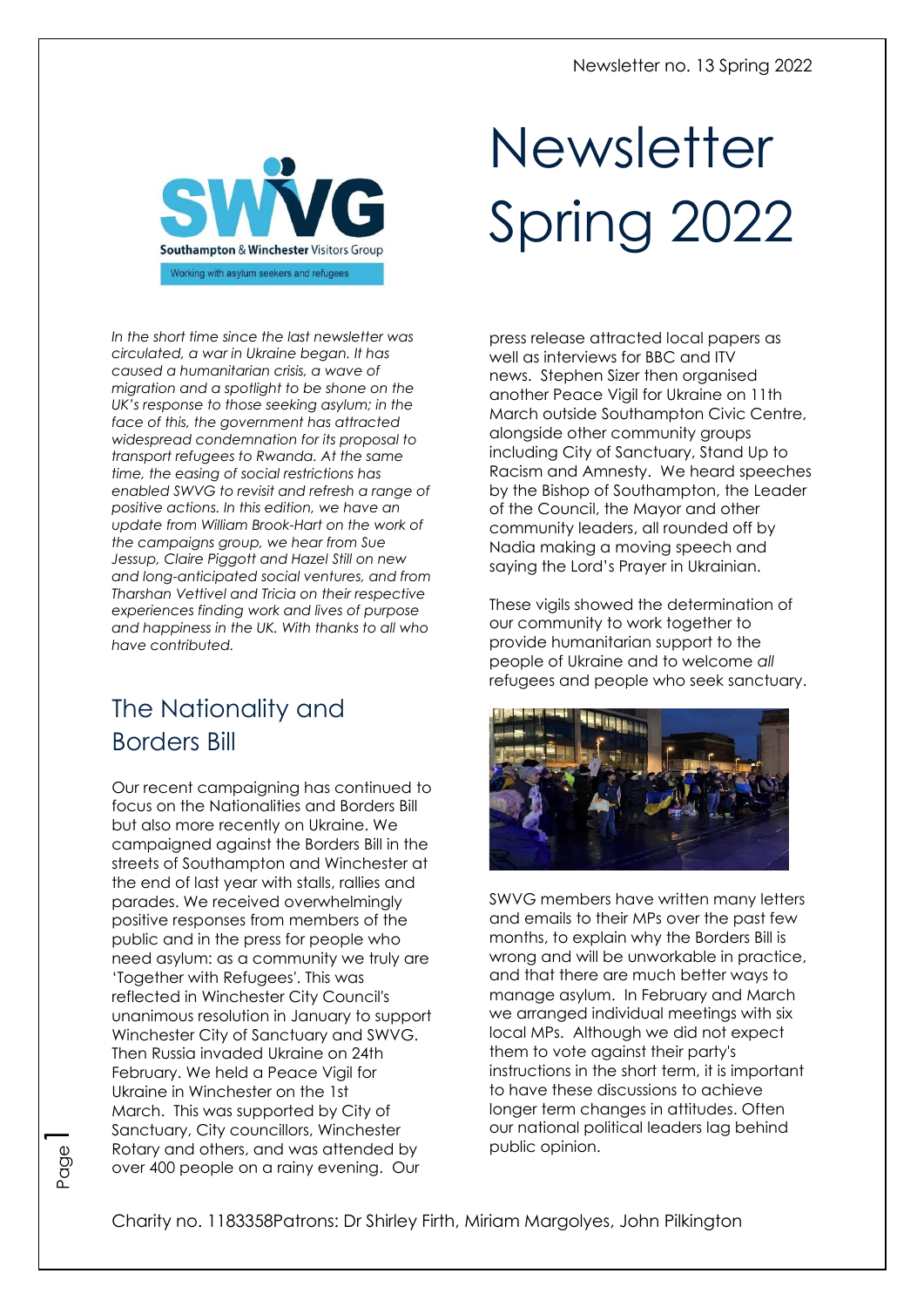But whilst our local communities and local politicians of all the leading parties are showing their support for refugees, and members of the House of Lords voted substantially against it, the government's majority blocked their ears and voted against all the amendments. The Bill was passed into law on 28th April. It gives the Home Secretary additional powers to persecute people who come to the UK in need of asylum, not via one of the Government's resettlement schemes. This includes provisions to keep people in 'Reception Centres', to transport people to Rwanda, to deny them refugee status and to continue to deny people the right to work (a fundamental human right).

We have a much more positive vision of an asylum system which would welcome a fair number of people presently in Europe and from elsewhere in the world – including those who have reasons to come to the UK for sanctuary but are not able to access resettlement schemes – and which would enable them to travel safely here. We appreciate them as friends and we appreciate the contribution that they make to our society.

Already, the threat of Rwanda can be seen as a heartless political gimmick, and it is hugely damaging to those in need of sanctuary here. Creation of the first Reception Centre at Linton-on-Ouse, despite the appalling record of similar camps overseas, will generate massive local and national opposition.

All of us in SWVG need to continue to campaign against the implementation of the Act, working as part of the national coalition *Together With Refugees*. Please continue to support *Freedom from Torture*, *Asylum Matters*, *Detention Action* and others who are leading legal action and petitions nationally. Talk to your friends, neighbours and social groups about it. Please also join with Jenny Corrick who will be leading our campaign for hearts and minds in seven Hampshire towns during **Refugee Week ( 20th to 26th June)** – keep an eye out for more information in SWVG Weekly Notices.

## Opening up after lockdown

Cautiously, masked and in strict groups of six, we visited the stunning portraits at the Face of Britain exhibition in October 2020 at the City Art Gallery. It was great to finally have a Covid-safe SWVG trip.

New arrivals in Southampton are often keen to visit Sea City Museum. For those who arrived during the pandemic, our trip in June 2021 was a rare opportunity to meet other SWVG members.

As a host city for the Women's' Euros in 2022, Hants FA was keen to work with SWVG and CLEAR to provide inclusive safe spaces for women to take part in physical activity. We called the sessions 'Find Your Feet': a mix of soccercise and help with laptops, English, finding courses and volunteering opportunities. The large, airy hall and careful risk assessment allowed women one of the few opportunities in summer 2021 to meet others, exercise and learn new skills. Babies born during the pandemic appreciated the space to play in the crèche and learn to walk. Watch our great little video here: [https://youtu.be/Y0FInyDsEIs](about:blank)

In the winter sessions, MAST Mayflower Studios offered creative activities and many parents booked free tickets for MAST's Christmas show for the very young.



*A small Peter Pan star made for the MAST show*

SWVG's train trip to Bournemouth is always popular. In August 2021, families shared a picnic on the beach, whilst others sought a quieter place to swim and relax. The success of this trip encouraged us to organise a September trip to Lymington to go crabbing, visit the market and have



#### *William Brook-Hart*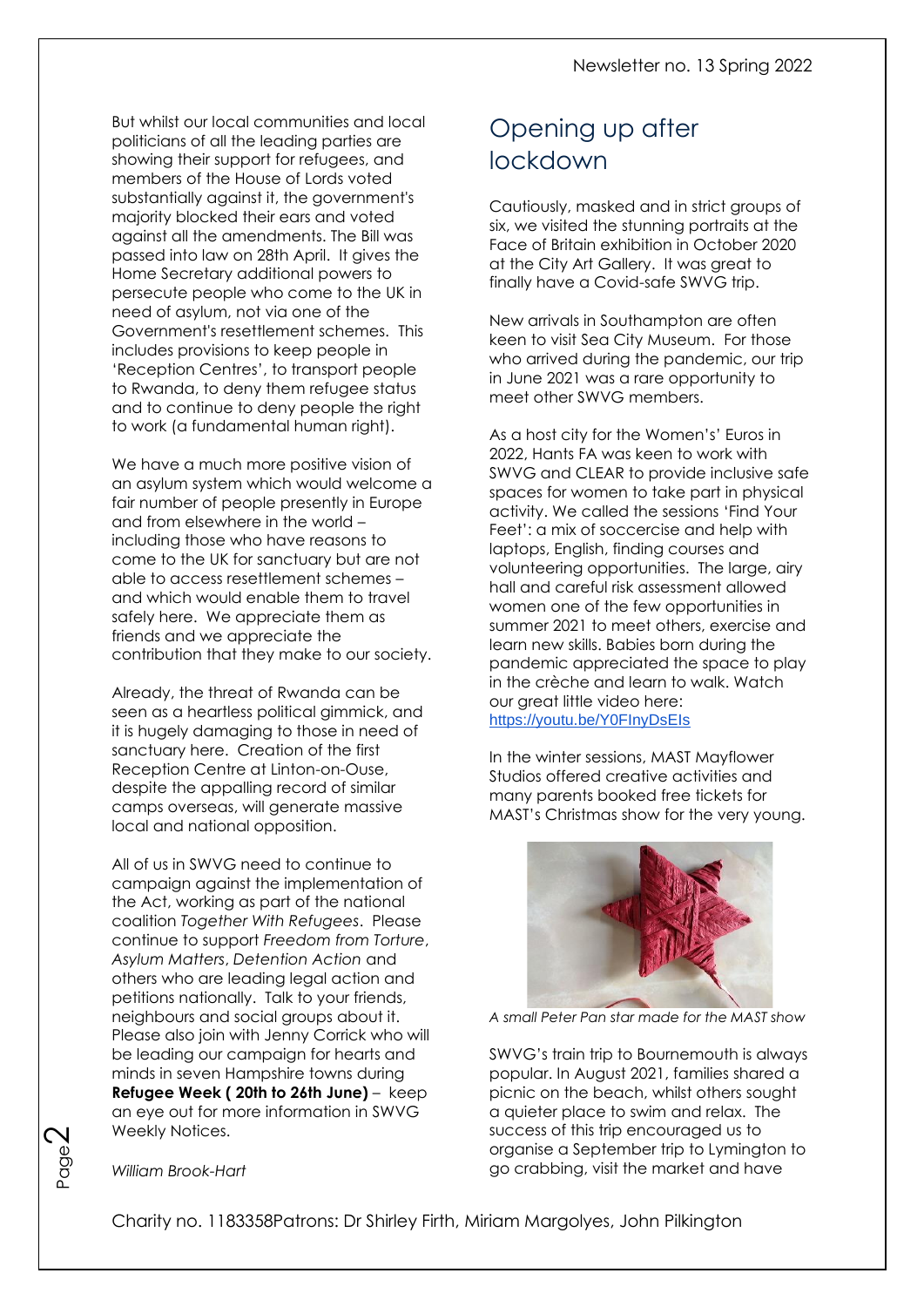tea. During autumn and winter, Celia and I have worked with Southampton City Council's Cultural Department to offer art workshops in clay modelling and printmaking.



As well as ongoing activities such as the allotment, swimming, cycling and Wednesday cultural lunches, more and more organisations are now approaching SWVG to offer opportunities to those seeking sanctuary including sports and other projects at local universities, New Forest National Park and creative activities.



Thank you to all SWVG visitors and teachers from SWVG and CLEAR who encourage people to take part. Are you free some Friday mornings to publicise activities by chatting to people at AMC? Would you like to help organise some activities? If so, please contact [sue.jessup@swvg-refugees.org.uk.](about:blank)

#### **Coming soon:**

May 21st: walk in the New Forest May 28<sup>th</sup>: wood carving at Bramdean (adults only)

June 11<sup>th</sup>: soft carving at Bramdean (16+) August 26-28th: Hampshire Open Studios event at Avenue St Andrews (AMC)



*Sue Jessup*

# A long-awaited car boot sale

Finally on May 1st, after two years of Covid cancellations, the car boot sale actually happened! At 6.40am a troop of willing, somewhat bleary-eyed helpers gathered outside Sue Jessup's house, went in convoy to the site, cars packed with books, toys, china, jewellery, crazy hats... all the usual sale debris. Early dealers glanced over our offerings, went past, returned. Children pointed at unlikely decorative objects, proffering pocket money as parents watched, dismayed. David, our Treasurer, having underestimated the chilly morning temperatures, set off with others to collect site fees from stall holders. I think Chris bought a jester's hat, whilst all of us bought something off our own stall, recycling as much as fundraising. Time ticked on to 12 noon when we packed up.

Excellent organisation by Sue Jessup and profound thanks to her and Steve for housing all donations in their house for two years since Covid struck. It was a heroic effort as they had to move all objects from their study to their attic to their sitting room, depending on which space was most needed.

A big thank you also to all who helped: Sue Jessup, Åse, Jenny Corrick, Charlie, Ginny and Chris A, Chris H, Judith, Steve K, Linda, Liz, Olivia, Nikki, Nicky, David, Lea and Steve, and Chris Ramsden. Many other SWVG members and supporters made donations too, and we raised an astonishing £1100.

*Hazel Still*

# A bike ride to Liverpool

Volunteering for SWVG has really brought it home to me that refugees want the same things we want: security, access to education, and employment. So I decided this year I would do a sponsored bike ride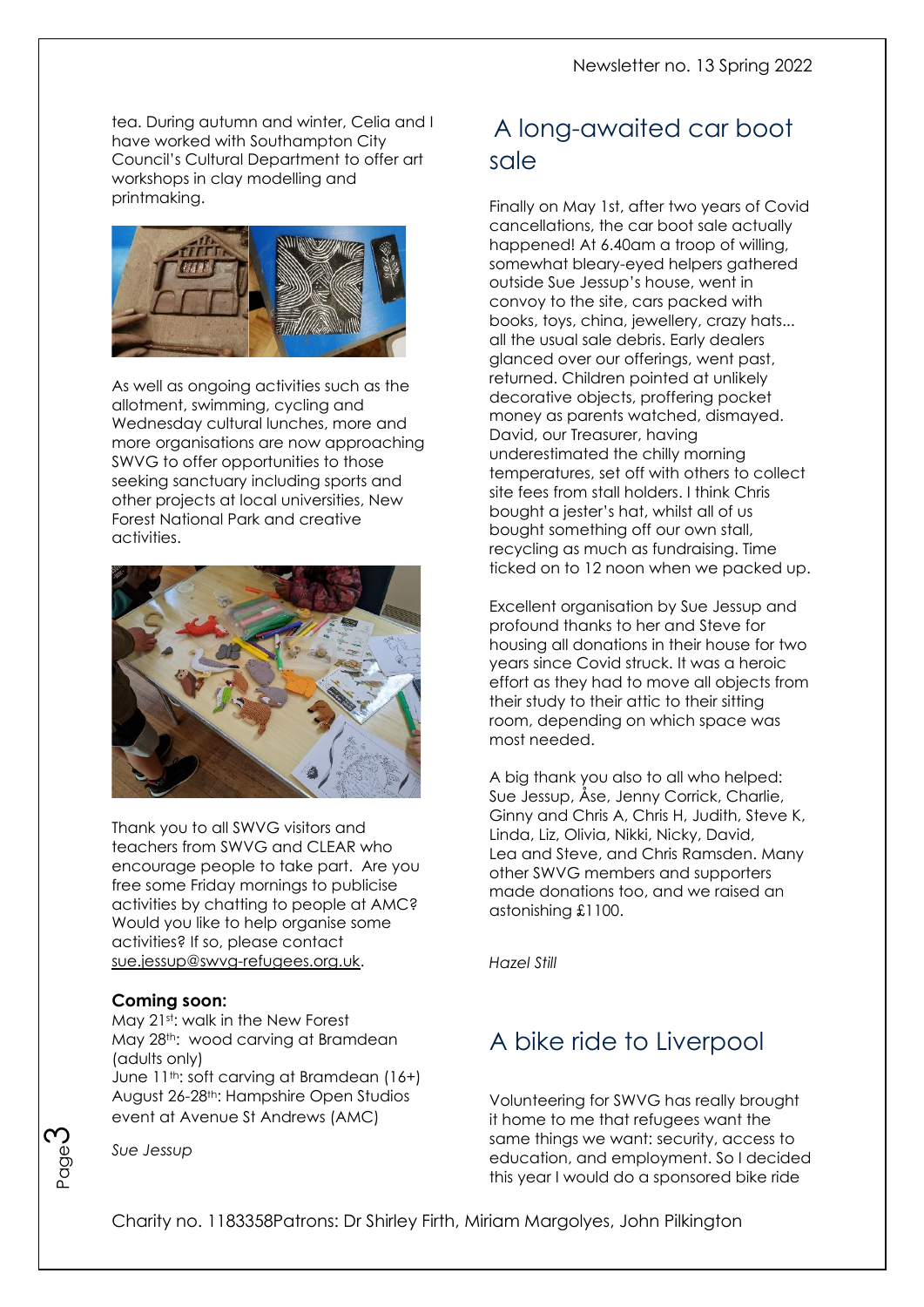to support SWVG in their amazing work. I wanted it to be relevant. I am aware that refugees seeking asylum have to jump through many hoops. And one of the more absurd barriers is that if a refugee wants to submit new evidence to support a fresh claim, they have to take that information in person to the Further Submissions Unit in Liverpool. They are not allowed to post it (though for a time during Covid this did change, and of course the change presented the authorities with no difficulties at all). Without the support of SWVG many people seeking asylum would be unable to make this journey, a round trip of 476 miles costing well over £100 by train.

So on 6th June I will be setting off on my bike from Southampton and cycling to Liverpool. If all goes to plan, I am anticipating that this trip will take me four and a half days. Using the website Cycle Travel, my route on Day 1 will take me through Andover out to the Chutes to Swindon, Day 2 on to Bidford-on-Avon, Day 3 through Birmingham and Wolverhampton, Day 4 on to Chester, and on Day 5 I will finish at the Immigration Centre in Liverpool. Then to Liverpool railway station and onto a train for the long trip back to Southampton. I am excited about the trip and quite scared too. I am sure there will be high and low points, maybe tears, but however tough it is and however lonely I might get I can remind myself that refugees have to face much tougher, more uncertain and dangerous journeys. At the end of the day I know I have a home to return to.

To follow my journey, do check out the SWVG Facebook page. And please do share this with friends and family who might want to donate, which they can do here:

[https://www.justgiving.com/fundraising/cl](about:blank) [aire-pigott.](about:blank)

[https://www.facebook.com/swvgrefugee/](about:blank)

*Claire Pigott*

Page

च

## The rewards of studying

I was formerly a client of SWVG and would like to share my story with you. I gained access to the sanctuary award of Winchester University to study for a BSc health community and social care qualification. I then did a MSc in Applied Global Practice Management course at Winchester, as I hadn't at that point received my leave to remain. After getting my residence permit, I studied for a PGDip in Adult Nursing. This was done as a twoyear programme and was very intense and accelerated. I graduated and began work in critical care HDU at Southampton general hospital. After a year there, I recently resigned as I now feel ready to take on the challenge of working parttime within the NHS, for which I'm considering Winchester critical care and also work with agencies.

Studying requires focus, and whilst staying in NASS accommodation you would always find me in the morning in the library, researching. I got to know about Rebecca Murray, Director of Article 26, during my research and I also got to know Terri Sandison at Winchester who has now retired. Through Article 26, Rebecca Murray has worked with universities to help them become part of the sanctuary network, so they can have control and be actively involved in their awards. As someone seeking asylum, I was obliged to continue reporting to the immigration reporting centre while being at University. At one point the police tried to tell me I was not allowed to study, but I quoted Article 26 of the Human Rights Act to them, which states that everyone has a right to education.

Studying really did give me a direction in life despite the challenges that I was going through. The University of Winchester is such a small community and they were very welcoming. Something else which helped me get to know my community and gain a sense of belonging was volunteering, which I began to do in my spare time. I volunteered with CLEAR Project and British Red Cross, and am currently part of a drama group, World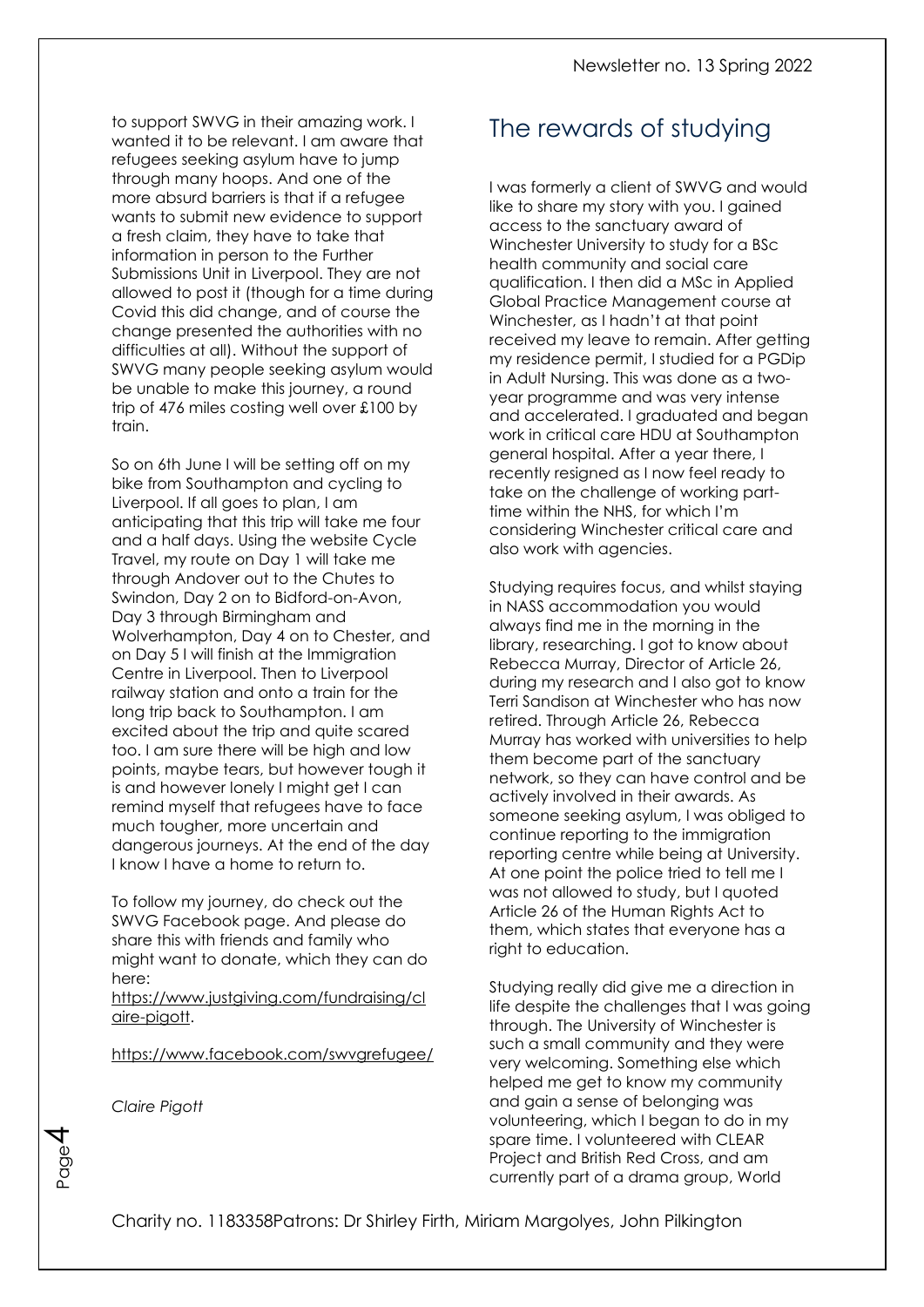#### Newsletter no. 13 Spring 2022

Stages Now, directed by Wendy Arrowsmith. I also volunteer at my local church on a Wednesday morning to serve tea and coffees to the elderly.

Although there's no one size fits all to what asylum seekers and refugees go through 'behind closed doors', I would encourage any asylum seekers or refugees to do some sort of volunteering if they can or if allowed and join local communities, as isolation can be a challenge. Lastly, I would like to give a special thanks to my visitor, Sue Herman, for her continuous support, as well as all the SWVG visitors, alongside many organizations in Southampton.

*Tricia*

## Illustrating our Stories

I would like to share my thoughts behind the short video clip that I created for SWVG. I hope this does not make you bored. I created my first video for SWVG to explain how SWVG was able to provide its services during the Covid pandemic. I received great support from all of you. It gave me the strength to continue.

I worked in the media and press in my home country, in fact that was our family business. Our purpose and aim was a political revaluation and justice for the minority people who were suffering for a long time. This is where my journey began. But war and political crises uprooted us from our homeland. In my culture, we used cartoon arts as a way to engage with the public, to illustrate the political situation. It is also a kind of propaganda and newspaper tradition to use art to communicate with people. One of my duties was to explain the situation to the artist and select the best work to illustrate it. Many newspapers and magazines were popular largely because of these cartoons. And this is where my video idea started.



Nowadays everything is digitized and social media is very popular in many ways. We all know that mass media is the most influential medium in public life. All media directly or indirectly determines our daily lives and has an impact, positively or negatively. However, I chose this medium to communicate positively. With my little knowledge I wanted to use this opportunity to express my thoughts and feelings as a moving picture and to bring it to the public.

While there are many other ways to reach people, art is not only the most powerful medium for expressing our feelings, but also for communicating with the public through emotions. In their busy lives, many people do not have time to read or listen to the stories of other people, about how they have suffered from war and world politics. But I believe the short moments people spend engaging with visual illustrations can deliver messages more precisely and connect with their hearts in a way that can be impactful and stronger than words.

SWVG works with the individuals most affected by global politics. They have a lot to tell the world, but they often cannot show their face without fear because many of them are still in a dangerous zone. As we all know, this is a big issue for us to face through our SWVG journey. However, as I believe that the interaction of images will have a direct impact on

Page ԼՀ